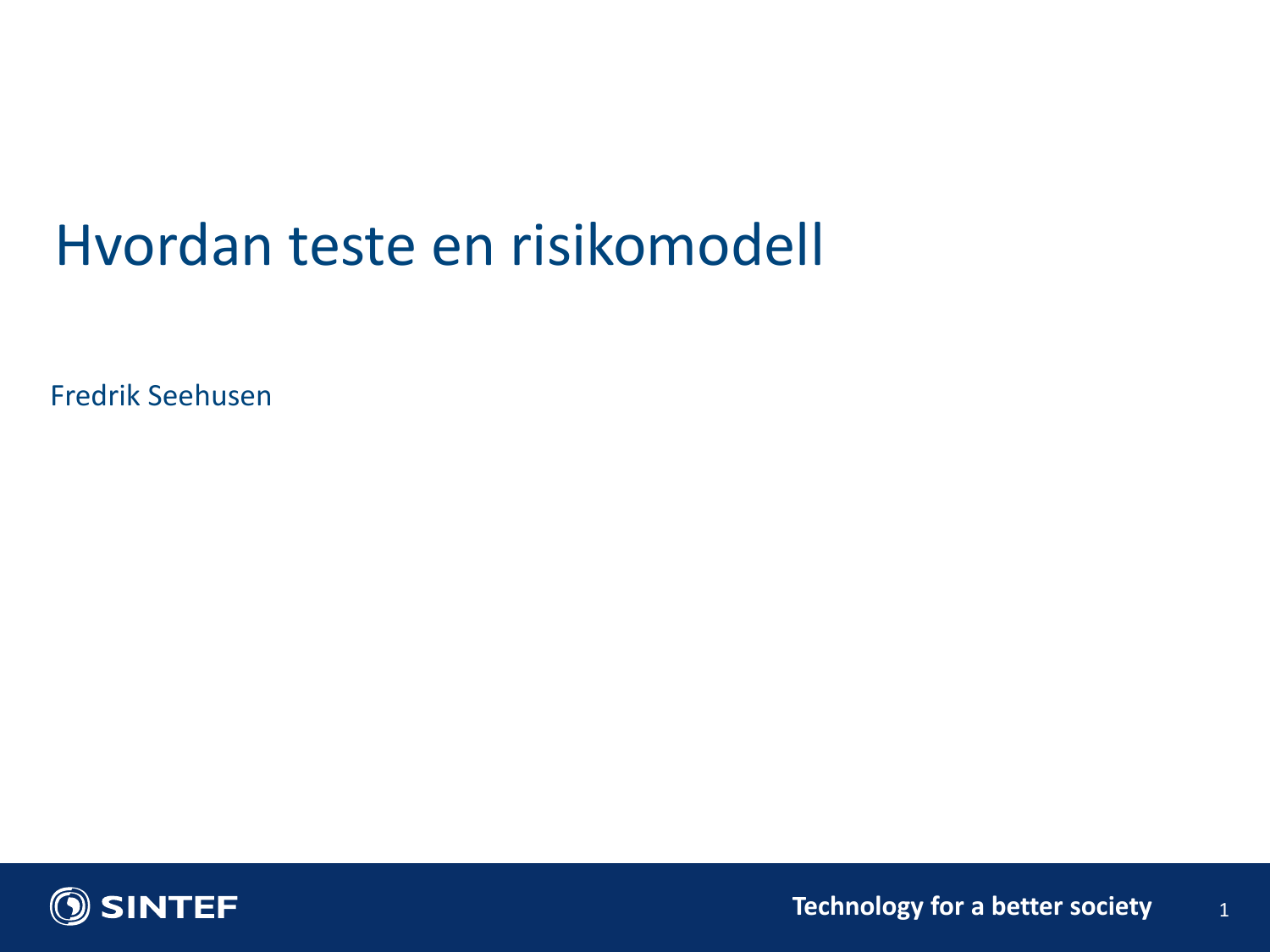#### **Oversikt**

- Når teste en risikomodell?
- Hvorfor teste en risikomodell?
- Hvordan teste en risikomodell ?
	- Hva kan testes i en risikomodell?
	- Hvordan velge det som skal testes?
	- Hvordan påvirkes risikomodellen av testresultatene?
- Erfaringer så langt

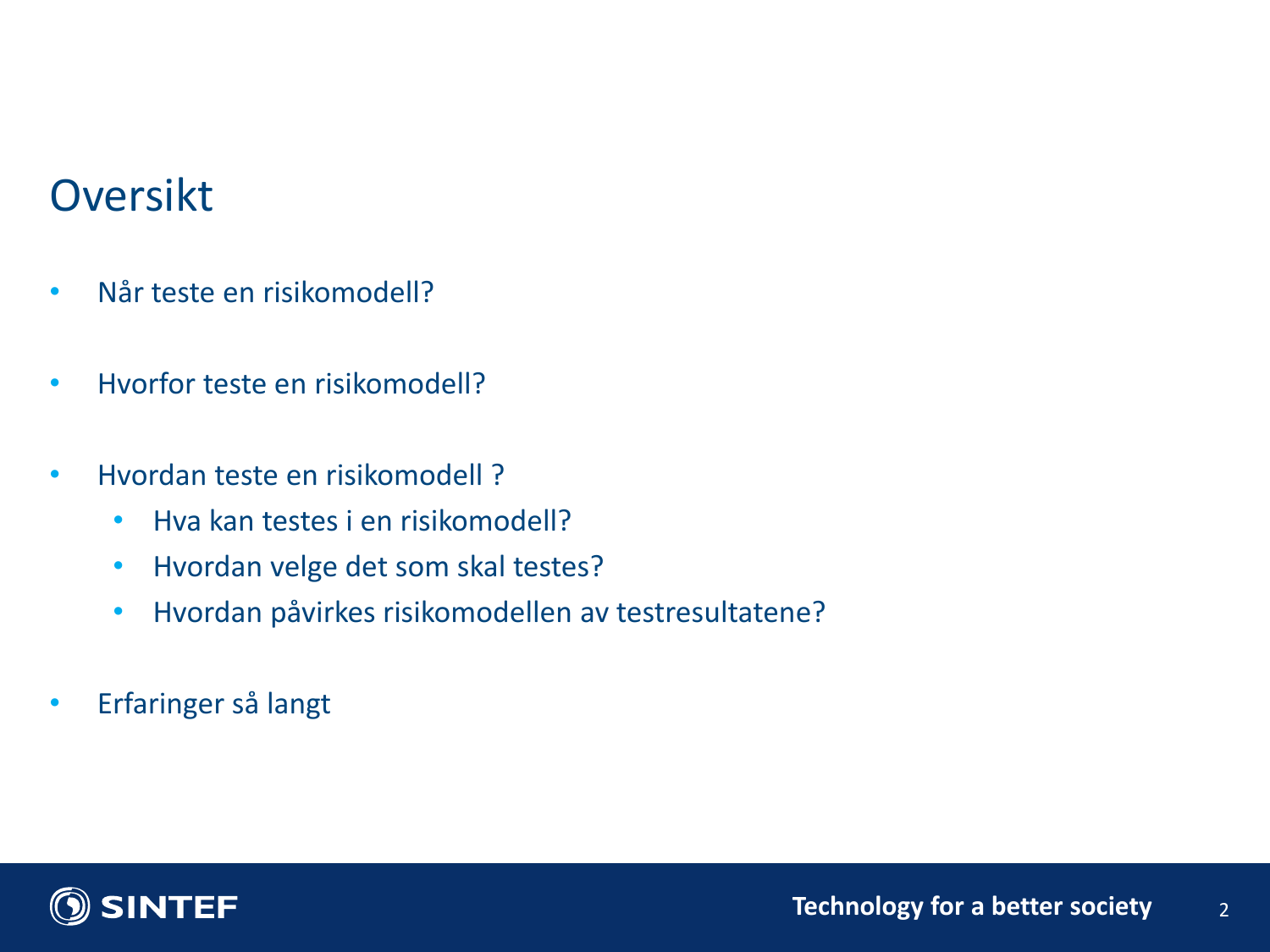#### Når teste en risikomodell?



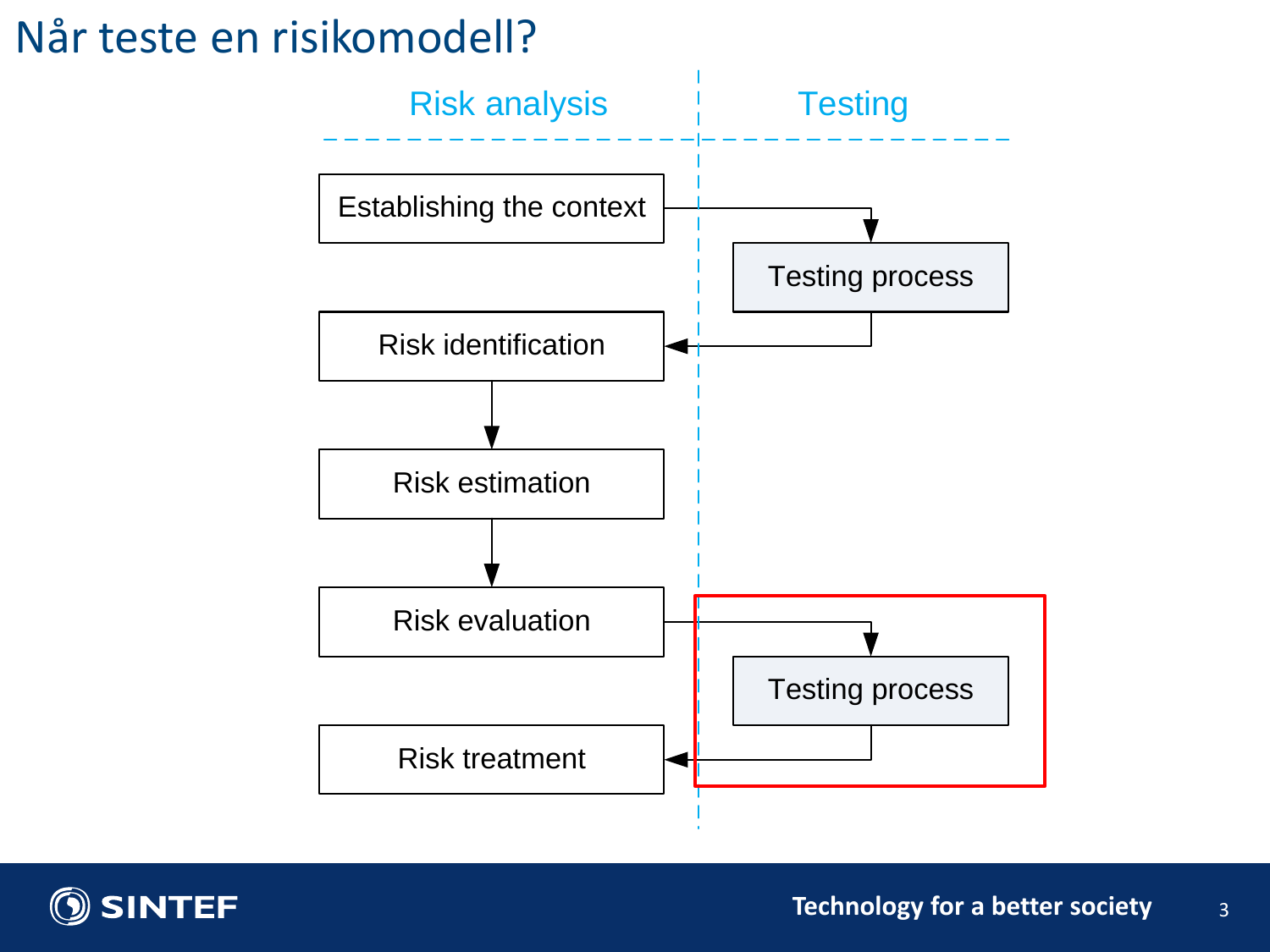

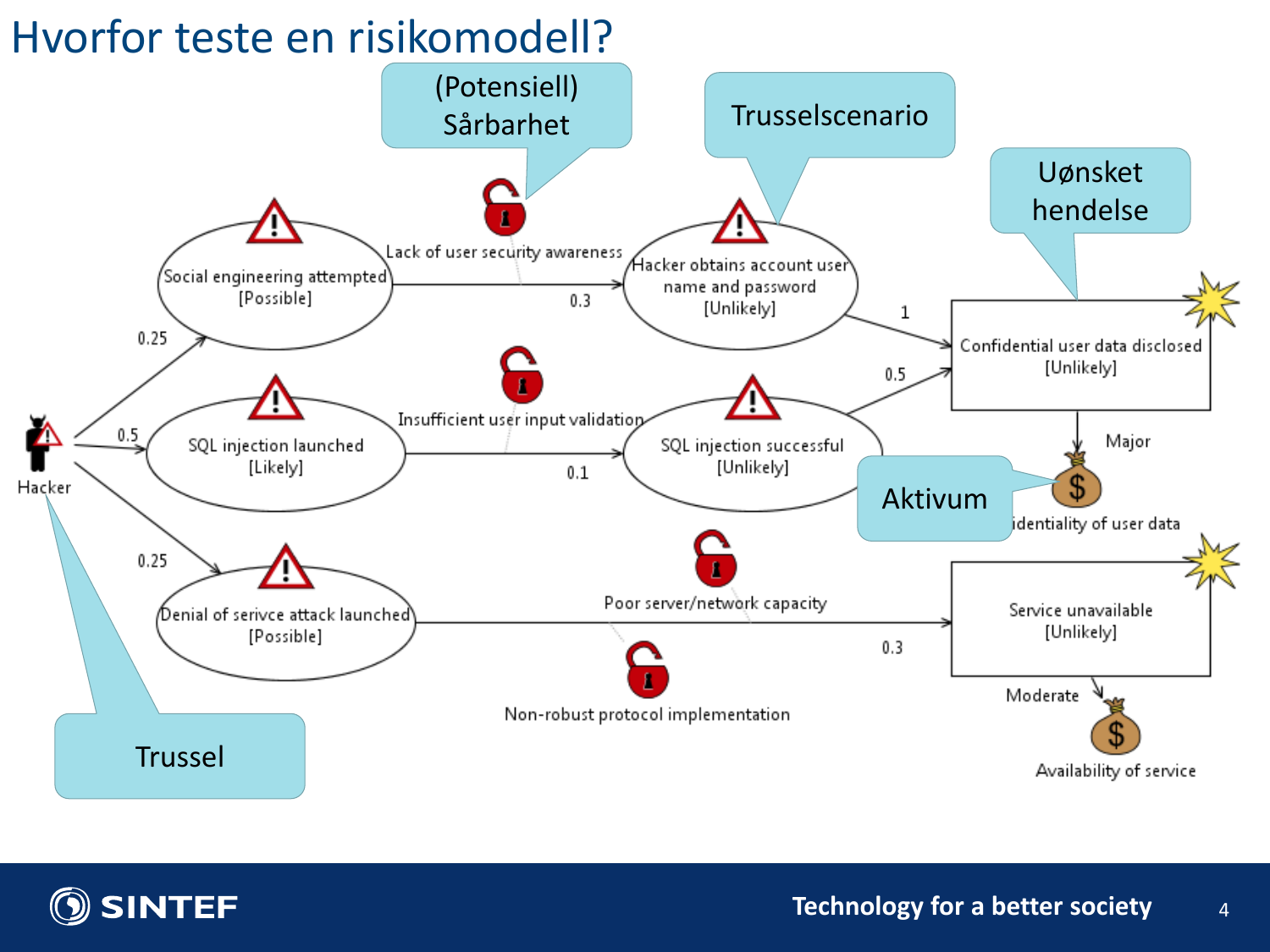### Hva kan testes i en risikomodell?



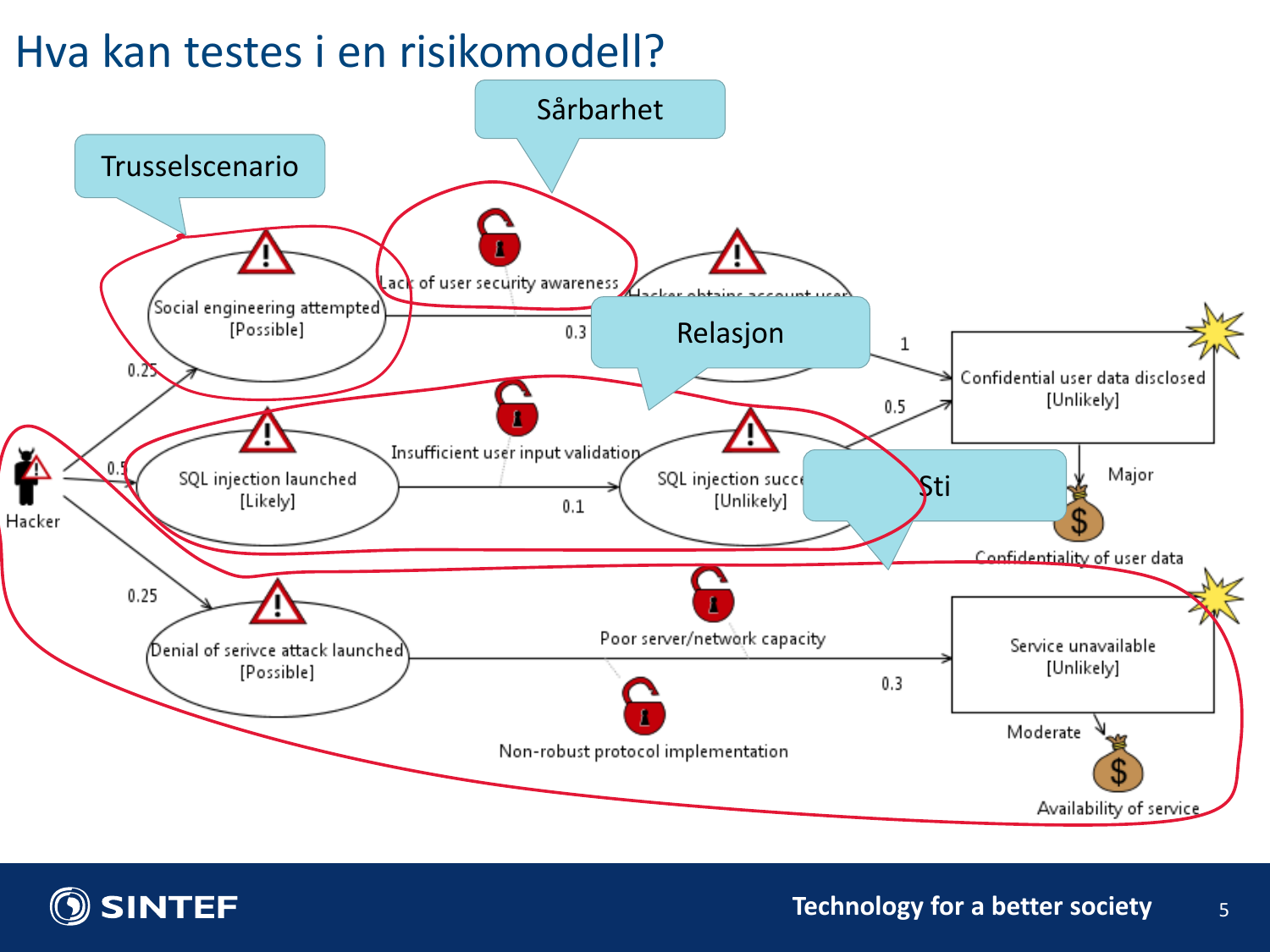#### Hva kan testes i en risikomodell?

| Id              | <b>Test scenario</b>                                                                                                                                                        |
|-----------------|-----------------------------------------------------------------------------------------------------------------------------------------------------------------------------|
| <b>TS1</b>      | Hacker initiates Social engineering attempted with likelihood 0.25.                                                                                                         |
| TS <sub>2</sub> | Hacker initiates SQL injection launched with likelihood 0.5.                                                                                                                |
| TS <sub>3</sub> | Hacker initiates Denial of service attack launched with likelihood 0.25.                                                                                                    |
| TS4             | Social engineering attempted leads to Hacker obtains account user name and password with<br>conditional likelihood 0.3, due to Lack of user security awareness.             |
| TS5             | SQL injection launched leads to SQL injection successful with conditional likelihood 0.1, due<br>to Insufficient user input validation.                                     |
| TS6             | Denial of service attack launched leads Service unavailable with conditional likelihood 0.3,<br>due to Poor server/network capacity and Non-robust protocol implementation. |
| TS7             | Hacker obtains account user name and password leads to Confidential user data disclosed<br>with conditional likelihood 1.                                                   |
| TS8             | SQL injection successful leads to Confidential user data disclosed with conditional likelihood<br>0.5.                                                                      |

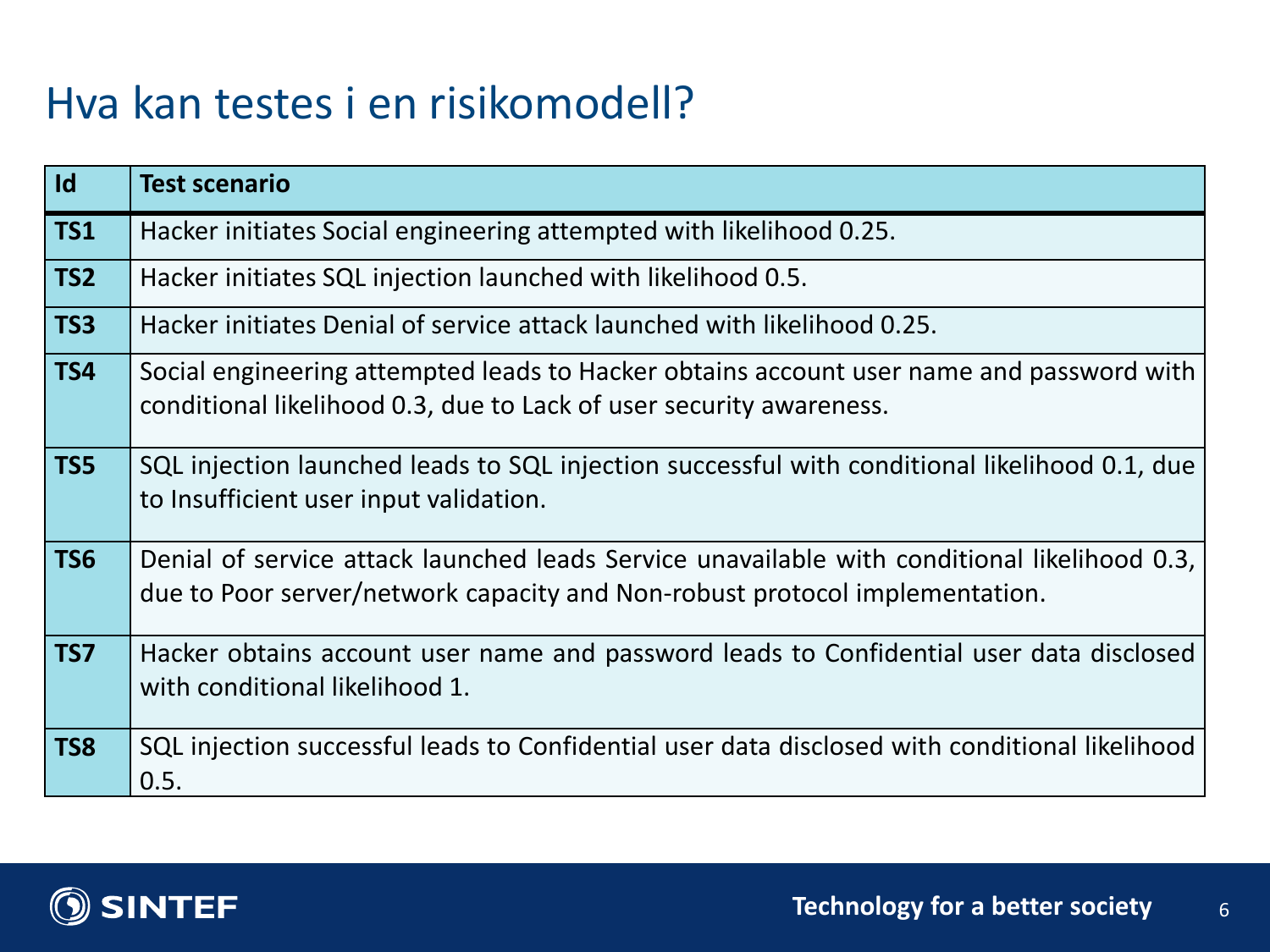#### Hvordan velge det som skal testes?

- **Alvorlighetsgrad:** Et estimat på hvor mye et testscenario påvirker risikoene i risikomodellen.
- **Tiltro**: Et estimat på hvor usikker man er på korrektheten av et testscenario.
- **Testbarhet**: Et estimat på hvor testbart et testscenario er, som oftest ålt i tiden det vil ta å implementere og eksekvere testscenarioet.

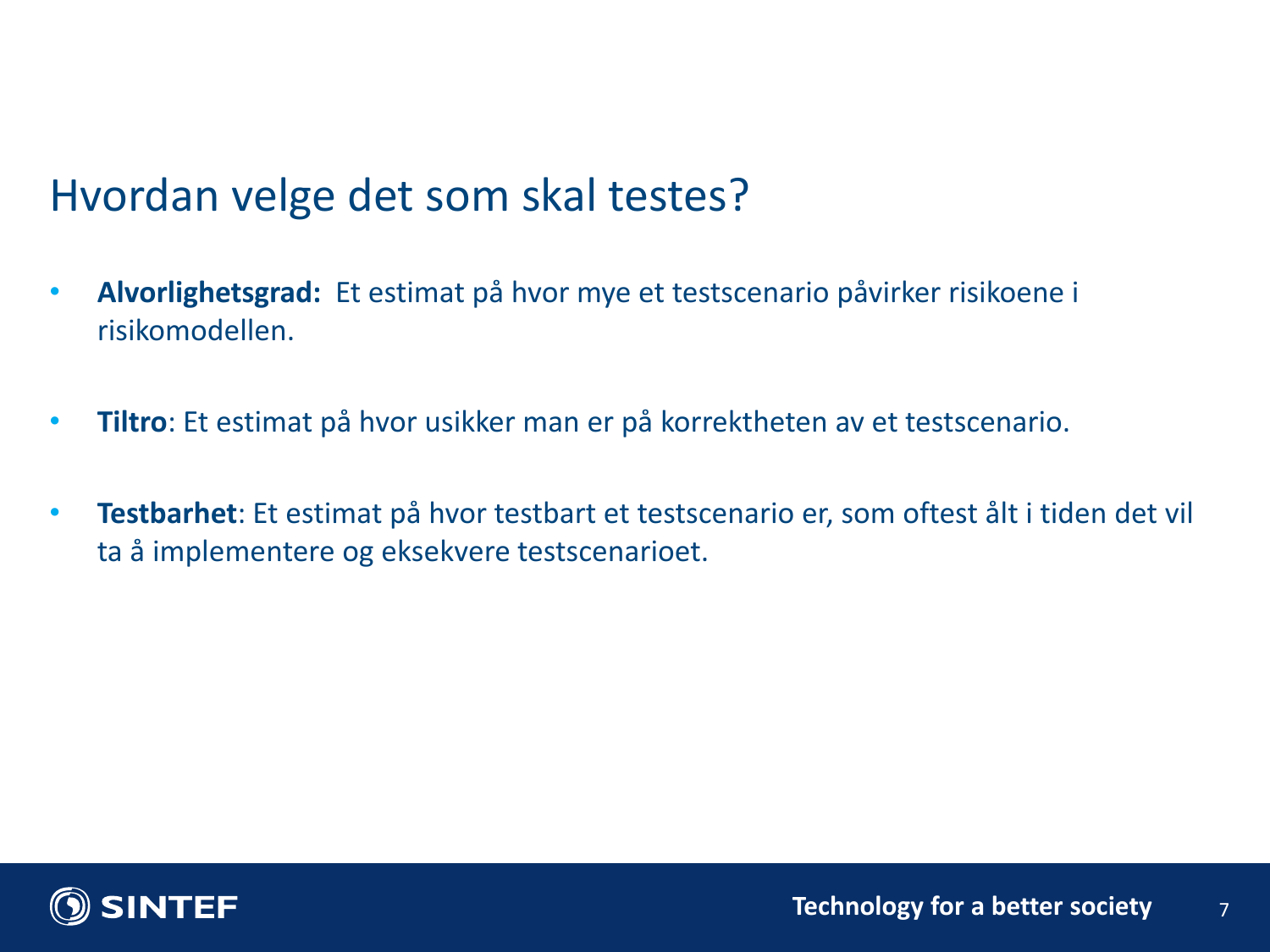## Hvordan beregne alvorlighetsgrad?



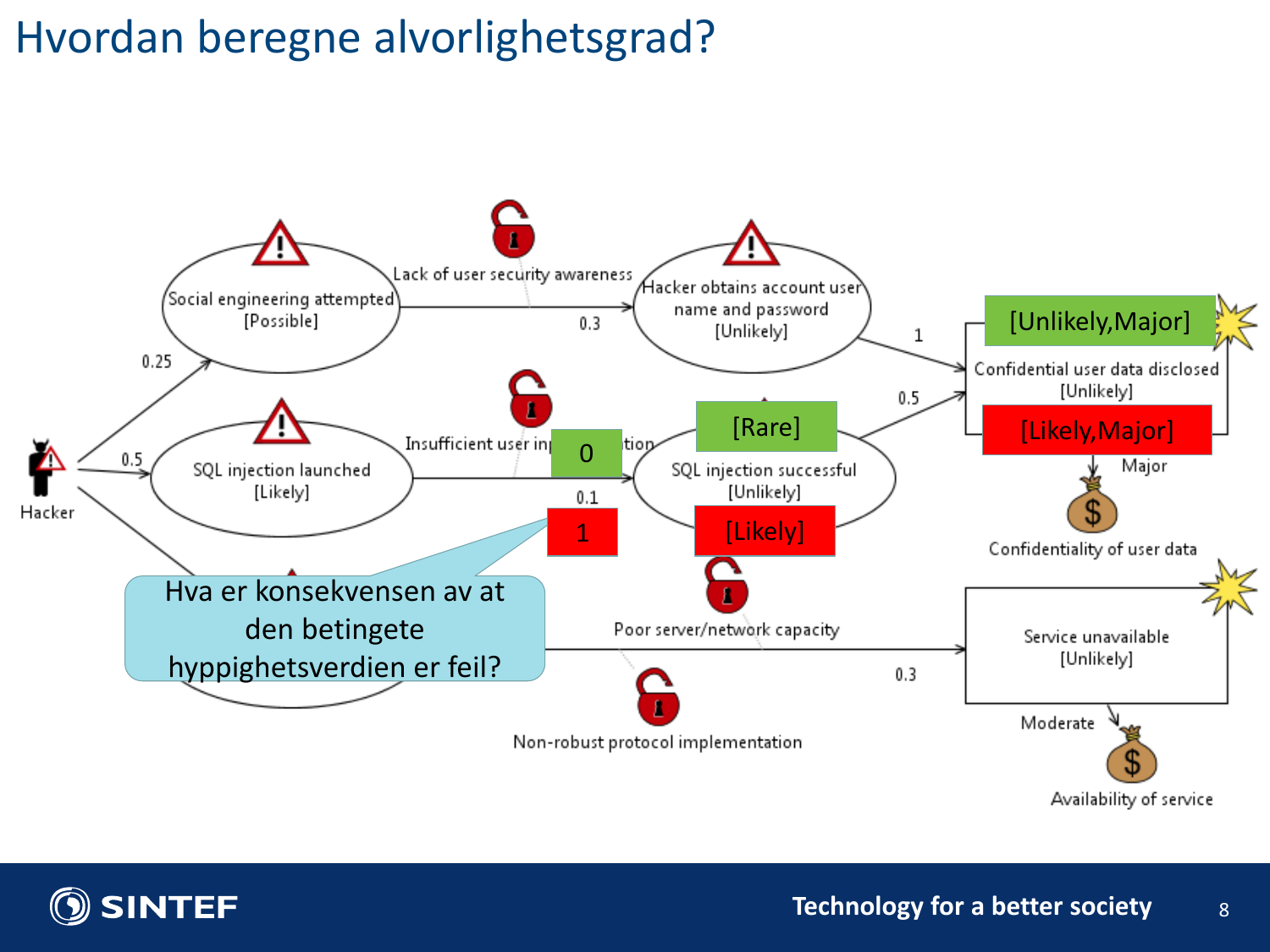#### Hvordan estimere testbarhet og tiltro?



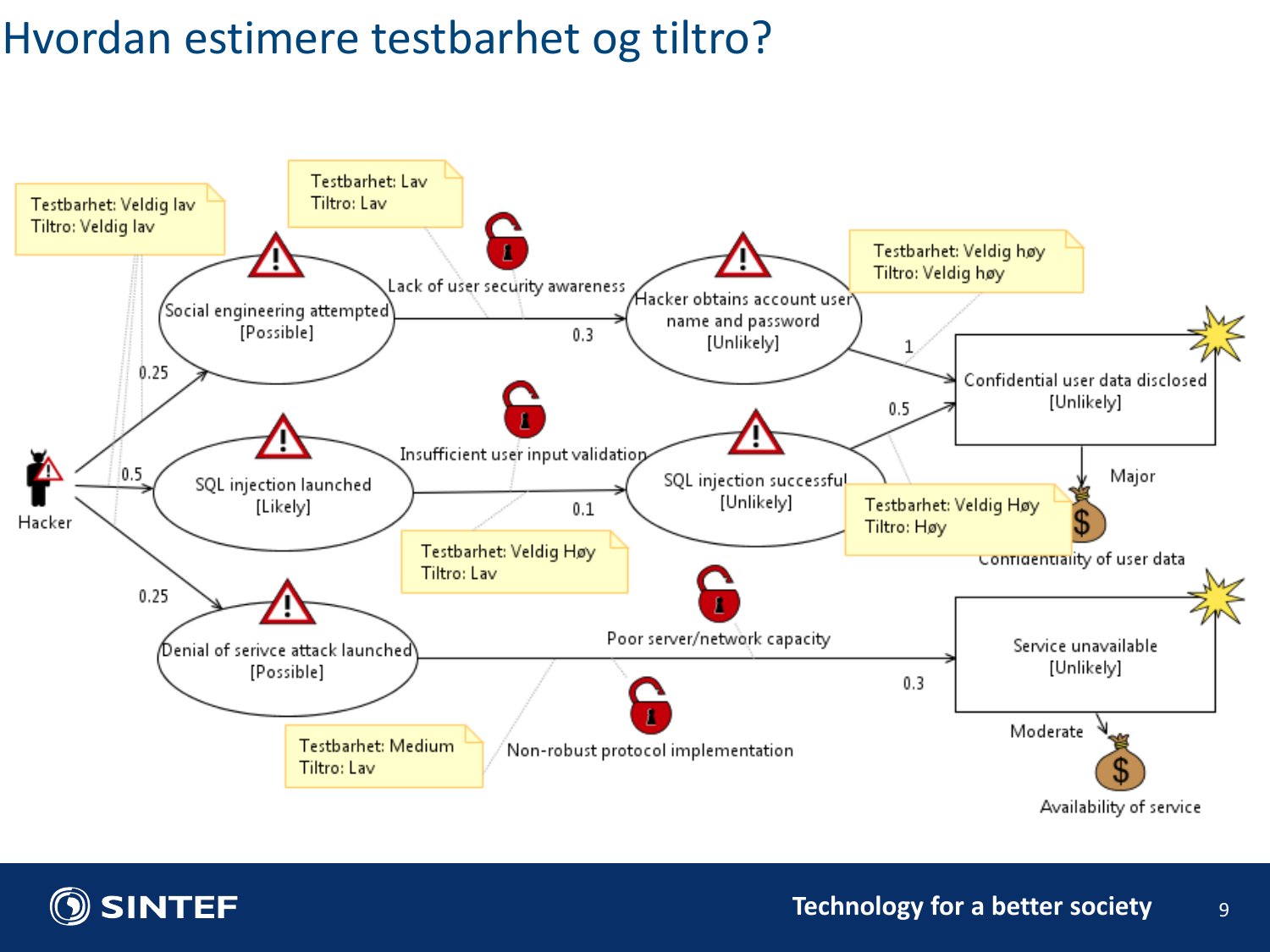### Hva kan testes i en risikomodell?

| $\mathsf{Id}$   | <b>Test scenario</b>                                                                                                                                                                 | $\mathbf{A}$   | <b>Te</b>      | Τi             | <b>Priority</b> |
|-----------------|--------------------------------------------------------------------------------------------------------------------------------------------------------------------------------------|----------------|----------------|----------------|-----------------|
| TS5             | SQL injection launched leads to SQL injection<br>successful with conditional likelihood 0.1, due to<br>Insufficient user input validation.                                           | $\overline{3}$ | $\overline{4}$ | $\overline{3}$ | 36              |
| TS6             | Denial of service attack launched leads Service<br>unavailable with conditional likelihood 0.3, due to<br>server/network capacity and Non-robust<br>Poor<br>protocol implementation. | 3.2            | $\overline{2}$ | $\overline{3}$ | 19.2            |
| <b>TS4</b>      | Social engineering attempted leads to Hacker obtains<br>account user name and password with conditional<br>likelihood 0.3, due to Lack of user security awareness.                   | 1.5            | $\mathbf{1}$   | $\overline{3}$ | 4.5             |
| <b>TS1</b>      | Hacker initiates Social engineering attempted with<br>likelihood 0.25.                                                                                                               | 2.5            | $\Omega$       | $\overline{4}$ | $\Omega$        |
| TS <sub>2</sub> | Hacker initiates SQL injection launched with likelihood<br>0.5.                                                                                                                      | 2.5            | $\Omega$       | $\overline{4}$ | $\Omega$        |
| TS3             | Hacker initiates Denial of service attack launched with<br>likelihood 0.25.                                                                                                          | 2.5            | $\Omega$       | $\overline{4}$ | $\Omega$        |
| TS7             | Hacker obtains account user name and password<br>leads to Confidential user data disclosed with<br>conditional likelihood 1.                                                         | $\mathbf{1}$   | $\overline{4}$ | $\Omega$       | $\Omega$        |
| TS8             | SQL injection successful leads to Confidential user<br>data disclosed with conditional likelihood 0.5.                                                                               | $\overline{2}$ | $\overline{4}$ | $\Omega$       | $\overline{0}$  |

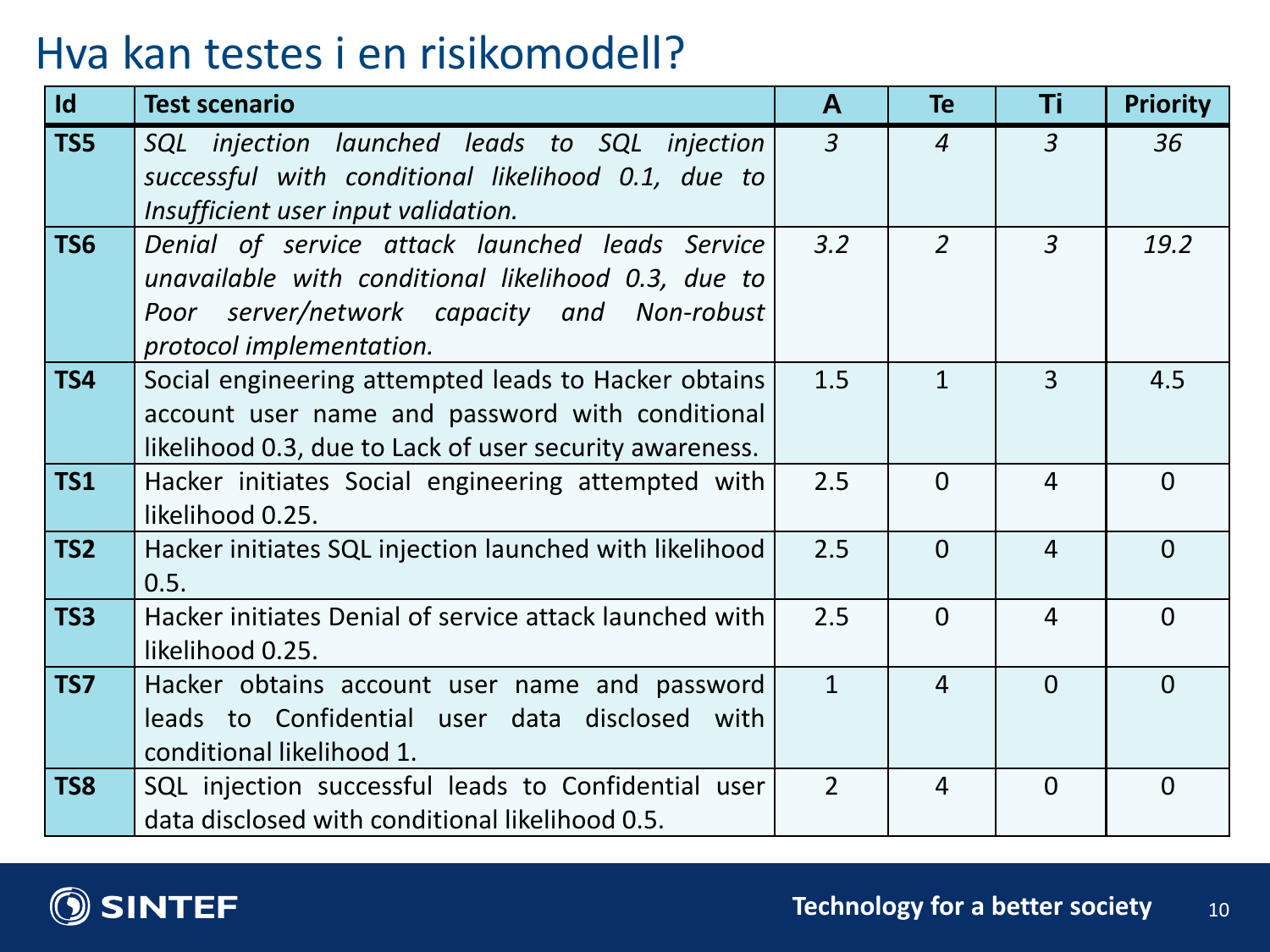### Hvordan påvirkes risikomodellen av testresultatene?

• **Likelihood:** Et estimat på hvor sannsynlig det er at en sårbarhet eksisterer

• **Exploitability:** Et estimat på hvor lett det er å utnytte en sårbarhet gitt at den eksiterer

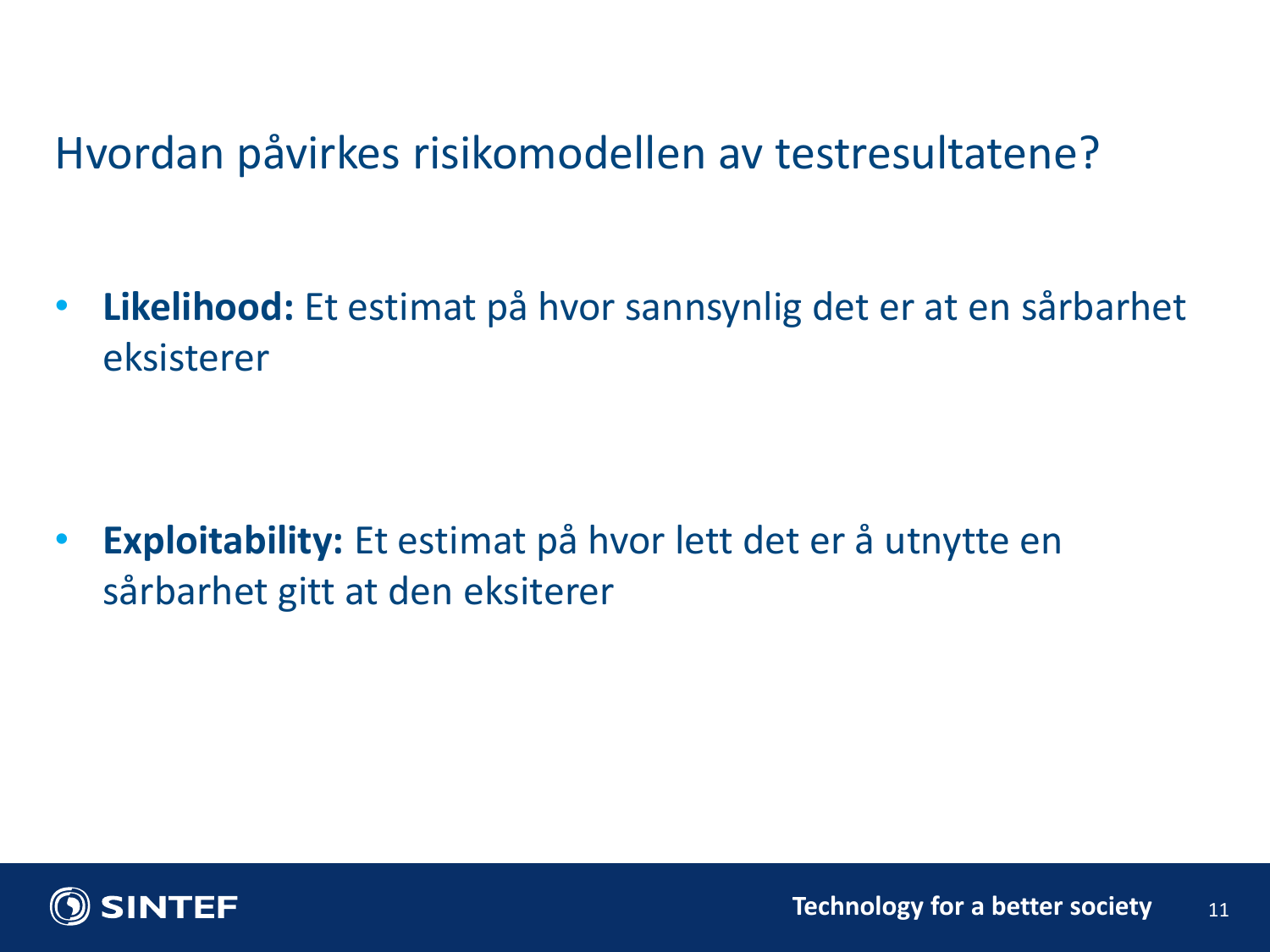## Hvordan påvirkes risikomodellen av testresultatene?

| <b>TID</b> | <b>Vulnerability</b>                  | Likelihood | <b>Exploitability</b> |
|------------|---------------------------------------|------------|-----------------------|
| TS5        | Insufficient user input<br>validation |            | 0.8                   |
| TS6        | Poor server/network<br>capacity       | 0.4        | 0.7                   |
| TS6        | Non-robust protocol<br>implementation | 0.2        | 0.6                   |

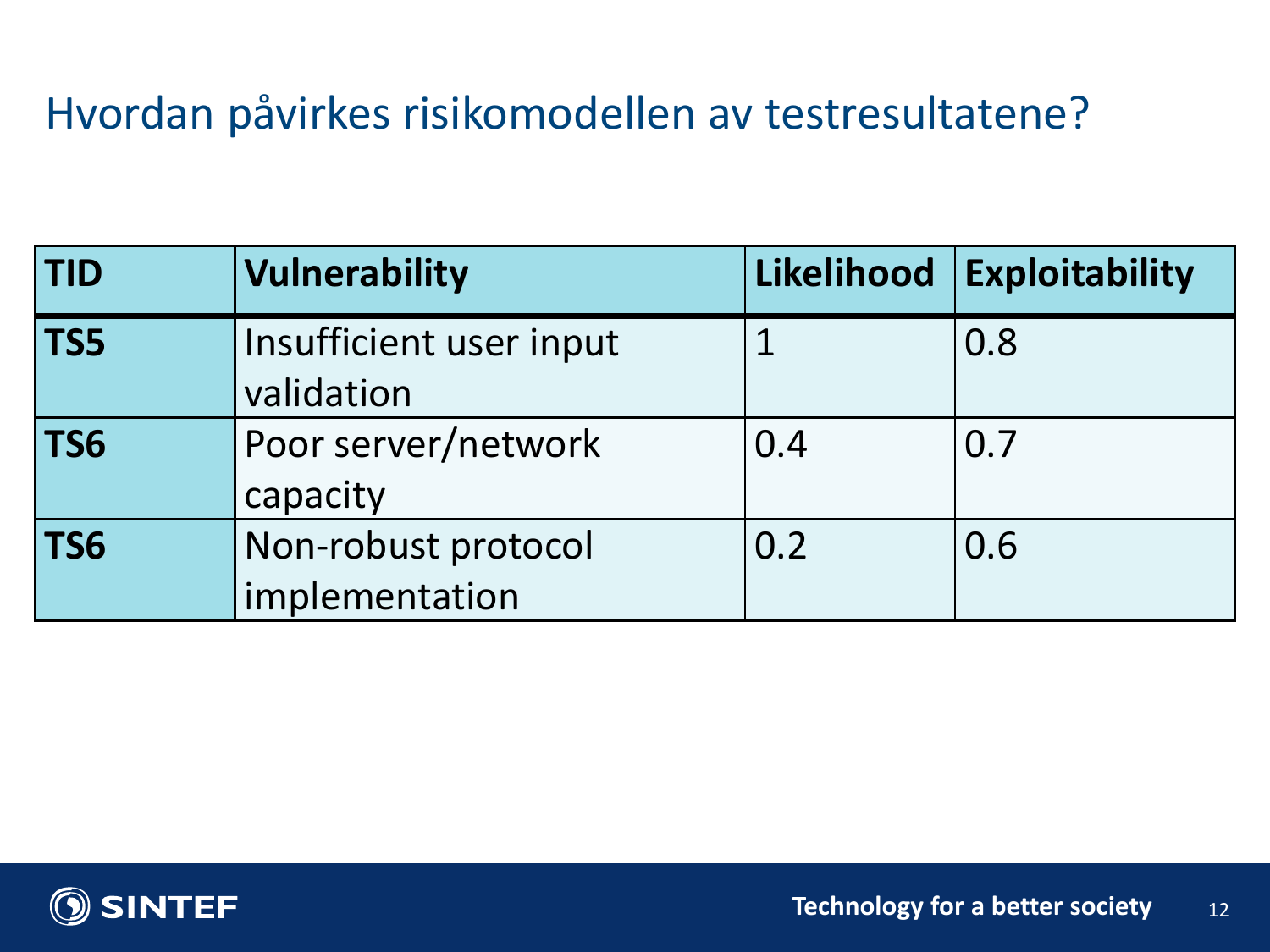## Hvordan påvirkes risikomodellen av testresultatene?



Availability of service